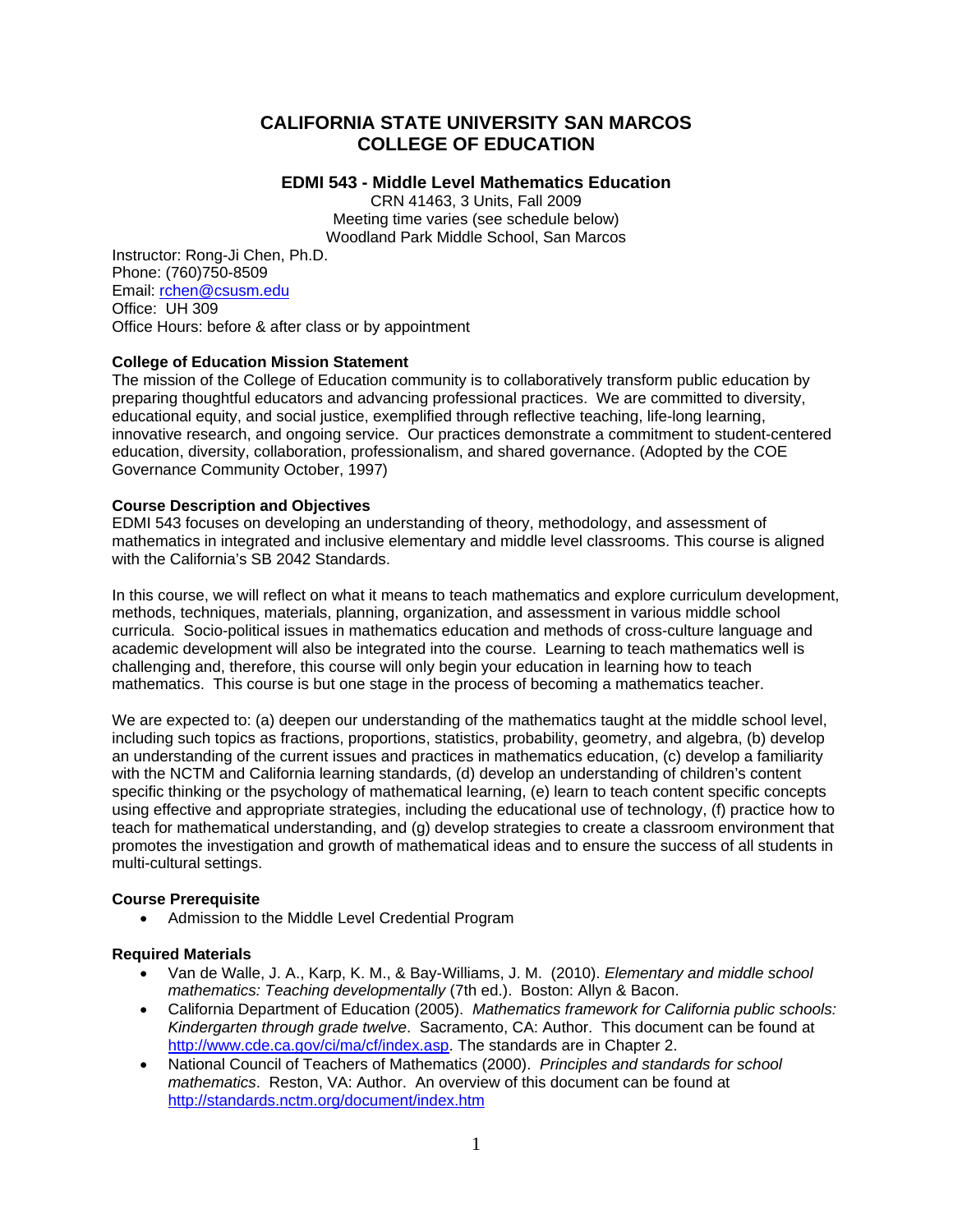• Several other readings are required and will be available for download.

## **Recommended Materials**

- Stein, M. K., Smith, M. S., Henningsen, M. A., & Silver, E. A. (2009). *Implementing standardsbased mathematics instruction: A casebook for professional development* (2nd ed.) New York: Teachers College Press.
- • Driscoll, M. (1999). *Fostering algebraic thinking: A guide for teachers grades 6-10*. Portsmouth, NH: Heinemann.
- • Driscoll, M. (2007). *Fostering geometric thinking: A guide for teachers grades 5-10*. Portsmouth, NH: Heinemann.
- • Lampert, M. (2001). *Teaching problems and the problems of teaching*. New Haven, CT: Yale University Press.
- STAR Test Blueprints for Standards Items: http://www.cde.ca.gov/ta/tg/sr/blueprints.asp

## **Authorization to Teach English Language Learners**

The CSUSM credential program has been specifically designed to prepare teachers for the diversity of languages often encountered in California public school classrooms. The authorization to teach English learners is met through the infusion of content and experiences within the credential program as well as additional coursework. Students successfully completing this program receive a credential with authorization to teach English learners. (Approved by CCTC in SB2042 Program Standards, August 2002)

## **Teacher Performance Expectation (TPE) Competencies**

The course objectives, assignments, and assessments have been aligned with the CTC standards for Multiple Subject Credential. This course is designed to help teachers seeking a California teaching credential to develop the skills, knowledge, and attitudes necessary to assist schools and district in implementing effective programs for all students. The successful candidate will be able to merge theory and practice in order to realize a comprehensive and extensive educational program for all students.

## **California Teacher Performance Assessment (CalTPA)**

Beginning July 1, 2008 all California credential candidates must successfully complete a state-approved system of teacher performance assessment (TPA), to be embedded in the credential program of preparation. At CSUSM this assessment system is called the CalTPA or the TPA for short.

To assist your successful completion of the TPA, a series of informational seminars are offered over the course of the program. TPA related questions and logistical concerns are to be addressed during the seminars. Your attendance to TPA seminars will greatly contribute to your success on the assessment.

Additionally, COE classes use common pedagogical language, lesson plans (lesson designs), and unit plans (unit designs) in order to support and ensure your success on the TPA and more importantly in your credential program.

The CalTPA Candidate Handbook, TPA seminar schedule, and other TPA support materials can be found on the COE website provided at the website provided: http://www.csusm.edu/coe/CalTPA/ProgramMaterialsTPA.html

## **CSUSM Writing Requirement**

The CSUSM writing requirement of 2500 words is met through the completion of course assignments. Therefore, all writing will be looked at for content, organization, grammar, spelling, and format.

## **Students with Disabilities Requiring Reasonable Accommodations**

Students with disabilities who require reasonable accommodations must be approved for services by providing appropriate and recent documentation to the Office of Disable Student Services (DSS). This office is located in Craven Hall 5205, and can be contacted by phone at (760) 750-4905, or TTY (760) 750-4909. Students authorized by DSS to receive reasonable accommodations should meet with their instructor during office hours or, in order to ensure confidentiality, in a more private setting.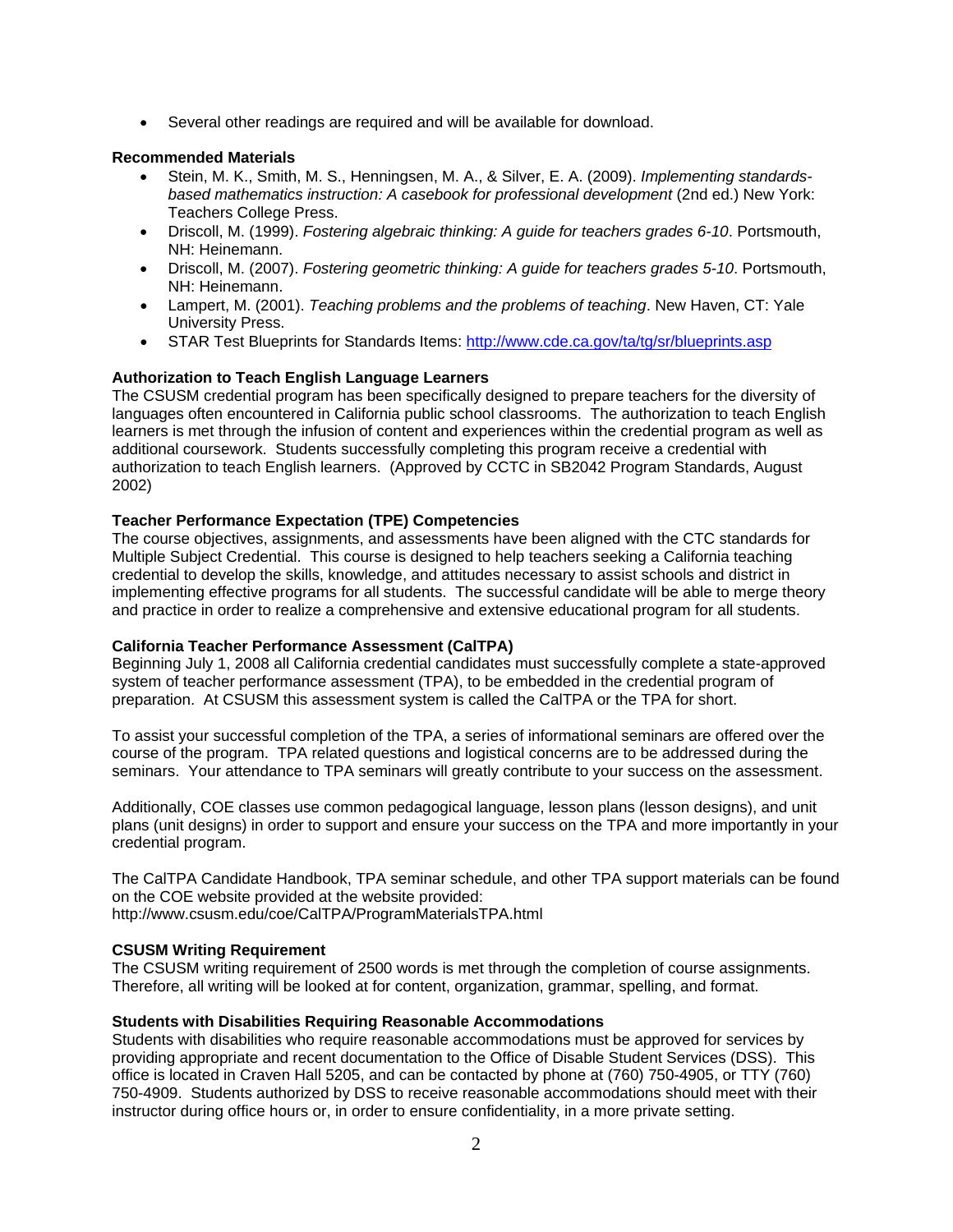## **Attendance Policy**

Due to the dynamic and interactive nature of courses in the College of Education, all students are expected to attend all classes and participate actively. At a minimum, students must attend more than 80% of class time, or s/he may not receive a passing grade for the course at the discretion of the instructor. Individual instructors may adopt more stringent attendance requirements. Should the student have extenuating circumstances, s/he should contact the instructor as soon as possible. *(Adopted by the COE Governance Community, December, 1997).* 

For this course, if you miss two sessions, you will not receive a grade of A. If you miss three sessions, your highest possible grade is a B. If you miss four sessions, your highest possible grade is a C+. If you miss more than four sessions, you will receive a grade lower than a C+, which is considered to be unsatisfactory in a credential program. Please discuss with me any extenuating circumstances that will cause you to miss class *prior* to your absence. Attendance will be taken at each class session.

## **CSUSM Academic Honesty Policy**

"Students will be expected to adhere to standards of academic honesty and integrity, as outlined in the Student Academic Honesty Policy. All written work and oral presentation assignments must be original work. All ideas/materials that are borrowed from other sources must have appropriate references to the original sources. Any quoted material should give credit to the source and be punctuated with quotation marks.

Students are responsible for honest completion of their work including examinations. There will be no tolerance for infractions. If you believe there has been an infraction by someone in the class, please bring it to the instructor's attention. The instructor reserves the right to discipline any student for academic dishonesty in accordance with the general rules and regulations of the university. Disciplinary action may include the lowering of grades and/or the assignment of a failing grade for an exam, assignment, or the class as a whole."

Incidents of Academic Dishonesty will be reported to the Dean of Students. Sanctions at the University level may include suspension or expulsion from the University.

## **Plagiarism**

As an educator, it is expected that each student will do his/her own work, and contribute equally to group projects and processes. Plagiarism or cheating is unacceptable under any circumstances. If you are in doubt about whether your work is paraphrased or plagiarized see the Plagiarism Prevention for Students website http://library.csusm.edu/plagiarism/index.html. If there are questions about academic honesty, please consult the University catalog.

## **Assignments and Requirements**

*Participation and Professionalism (10 points)* – You are expected to actively participate in discussions, group work, presentations, and hands-on activities throughout the course. A positive professional disposition includes a willingness to consider and discuss new ideas objectively, curiosity, perseverance, and seriousness about improving one's self as a teacher. It can also include a sense of humor and social intelligence (e.g., the tact and ability to make others feel comfortable and to contribute).

*Reading Accountability: Reflection Papers and Classroom Activities (25 points) – The first reflection paper* pertains to your prior experience with mathematics. In addition, you need to do 4 reflection papers or activities. You will either:

- Write a "meaningful" reflection paper on (a) the text material assigned to be read for that week, or (b) a pressing issue in mathematics education per the instructor's guidelines. OR
- Engage in classroom activities that are designed for you to demonstrate your understanding and share your thoughts.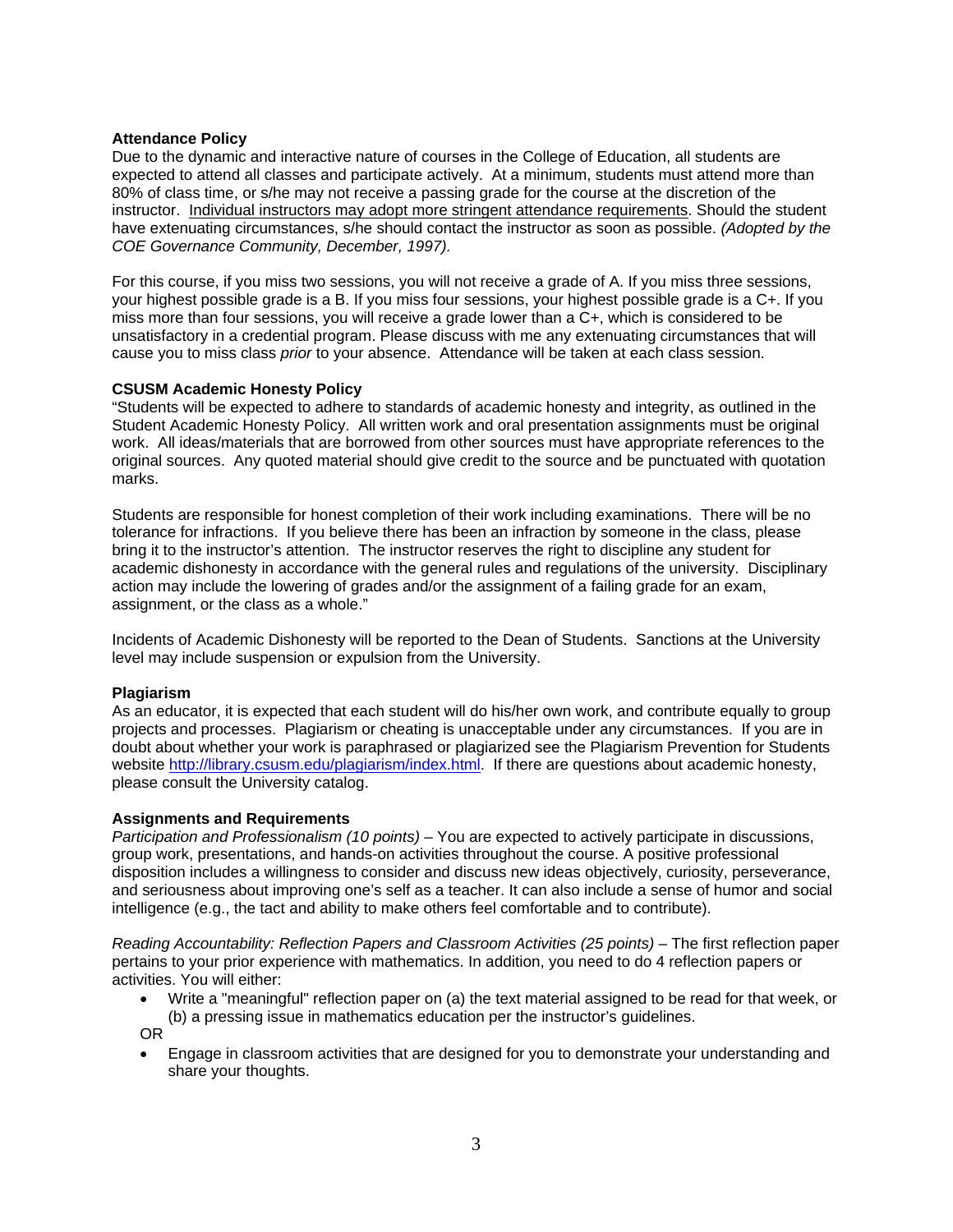In your reflections, you are encouraged to make connections with your teaching/learning experience and your field experience (e.g., your observation of middle school classroom activities). You can also raise questions for discussion and/or discuss how you might specifically apply what you learned from the articles as a teacher in the classroom. Do not repeat verbatim from the readings. Other written assignments may be given that will substitute the written reflection but not the reading assignment.

*Student Interviews* (20 points) – You need to conduct two interviews to assess students' understanding of mathematics. Sample interview questions are provided, but you are encouraged to use your own invention. You need to choose two mathematical topics from the following five areas: (1) fractions, (2) rational numbers, (3) measurement & geometry, (4) data analysis & probability, and (5) algebra. For each student interview, you will pose mathematical problems to any one student at a predetermined grade level. The purpose is to get you to begin thinking about students' mathematical understanding, to learn how to effectively pose questions and interpret the meaning of students' responses, and to provide you with an opportunity to interact with students. For each interview, you need to submit a 2-page report. Please also include the child's written work (if available). You can work with a peer in the interviewing process, but each needs to write his/her own report. In addition, you may need to share/present your interview findings in class.

*Mathematics Lesson Design (35 points)*. Working in small groups of 3-4 members, your team will design one single lesson (approximately 40 minutes) for a middle school mathematics class. You will present (mock teaching) your lesson in the EDMI 543 class. You are welcome to submit a draft of the lesson before the presentation. See the lesson plan grading rubric for more details.

*Mathematics Learning Center Activity (10 points)*. The class will form groups of 4-5 members, and each group will be assigned one of the following areas in the middle school curriculum: (a) fractions, (b) rational numbers, (c) measurement & geometry, (d) data analysis & probability, and (e) algebra. Each group member needs to design a short learning activity in the assigned area and to conduct the activity in a small group setting in the EDMI 543 class. You will have 10 minutes for the presentation. In addition, you need to write a detailed description of the learning activity and provide teaching tips for your activity (so that, for example, a sub teacher can follow). You need to go through the activity checklist (will be provided in class) and ensure that the activity is appropriate and beneficial to the class. Your activity will be posted on the appropriate thread of the discussion board on WebCT, where a collection of approximately 25 learning activities will be available for your future teaching.

Detailed information about the assignments will be given in class or at the course WebCT. You need to submit the assignments (except children's work) at the course WebCT. You are responsible for ensuring that assignments are submitted correctly and on time. Late assignments may receive a reduction in points. You need to make *prior arrangements* with the instructor if you cannot submit assignments on time.

## **Grading Scale**

Grades will be based on the following grading scale:

| $A = 93\% - 100\%$ | $A = 90\% - 92\%$       | $B+ = 87\% - 89\%$ | $B = 83\% - 86\%$ |
|--------------------|-------------------------|--------------------|-------------------|
| $B = 80\% - 82\%$  | $C_{\pm} = 77\% - 79\%$ | $C = 73\% - 76\%$  | $C = 70\% - 72\%$ |
| $D = 60\% - 69\%$  | $F =$ below 60          |                    |                   |

**Lesson Design Elements** 

**Group Members:** 

**Elements of the learning experience** 

**Lesson Title**: **Grade Level: Subject Matter:** e.g., *Number Sense, Measurement and Geometry, Algebra and Functions, Statistics, Data Analysis and Probability, Mathematical Reasoning*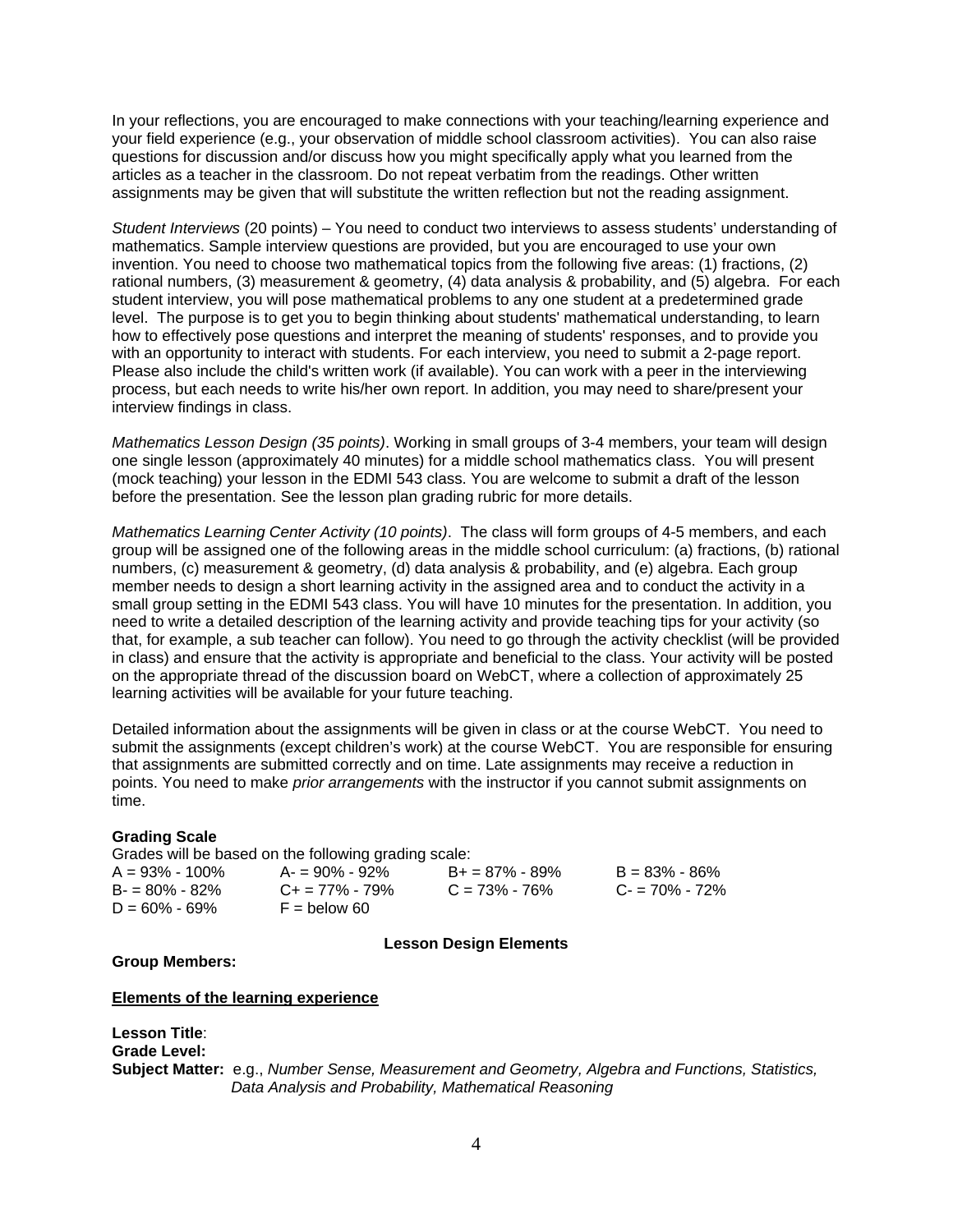## **Time period for the learning experience: California Mathematics Content Standards**: *State-adopted content standards*  **Lesson objective(s) based on the content standards**:

**Mathematical Concept(s):** What are you trying to teach? What big idea(s) is/are the focus of your lesson? Do not say, "The students will \_\_\_\_\_\_\_\_\_." (That is an objective, not a concept.) *Example: In the set model for fractions, the whole is understood to be a set of objects and subsets of the whole make up fractional parts* 

**Class Description -** For the purpose of this assignment, the class description must include English Learners, Special Education students and GATE students. Individualize this section based on your own assigned classroom.

*Type of class, time of year, general background of students learning in relationship to new learning (challenges and prior learning)* 

 *Regular education: English Learners: Special education: GATE student:* 

**Materials/Resources/Technology:** *What does the teacher need? What do the students need? Materials should include lists of supplies that will be needed to present this lesson.* 

## **Assessment Plan**

**Note:** Goals/objectives that will be assessed are based on the content standards and are tied to the Big Idea(s) (concepts) in your lesson.

 *Types of assessment: Prior knowledge (pre assessment), Formative (progress monitoring), Summative (final product)* 

 *Description and Purpose of each Assessment Type listed above Feedback strategies: How students will be informed of specific successes and challenges? How general assessment results will be used to inform instruction:* 

## **Criteria for Assessment**

What benchmark criteria will you use to grade the assessment? How will you know if a student has successfully completed the assessment and accomplished the learning goals? What will they do to show you they have succeeded?

**NOTE:** Criteria are based on the mathematics content standards and the learning goals/objectives in your lesson.

**Instructional Strategies**: Address the subject matter lesson objectives and developmental needs of the students described.

| <b>Instructional Strategies-</b>                     | <b>Student Activities -</b>             |
|------------------------------------------------------|-----------------------------------------|
| What the teacher does during the instruction.        | What the students do during the lesson. |
| <b>LAUNCH</b>                                        |                                         |
| How will you set up the problems or mathematical     |                                         |
| tasks? How will you motivate and focus students?     |                                         |
| What will you establish expectations?                |                                         |
| <b>EXPLORE</b>                                       |                                         |
| How will you help students explore the math          |                                         |
| concepts in the lesson? How will you promote         |                                         |
| students' conceptual understanding? How will you     |                                         |
| check for students' understanding? What difficulties |                                         |
| may be seen? What questions can you ask to guide     |                                         |
| students' thinking? What are the accommodations      |                                         |
| and modifications for students who may struggle?     |                                         |
|                                                      |                                         |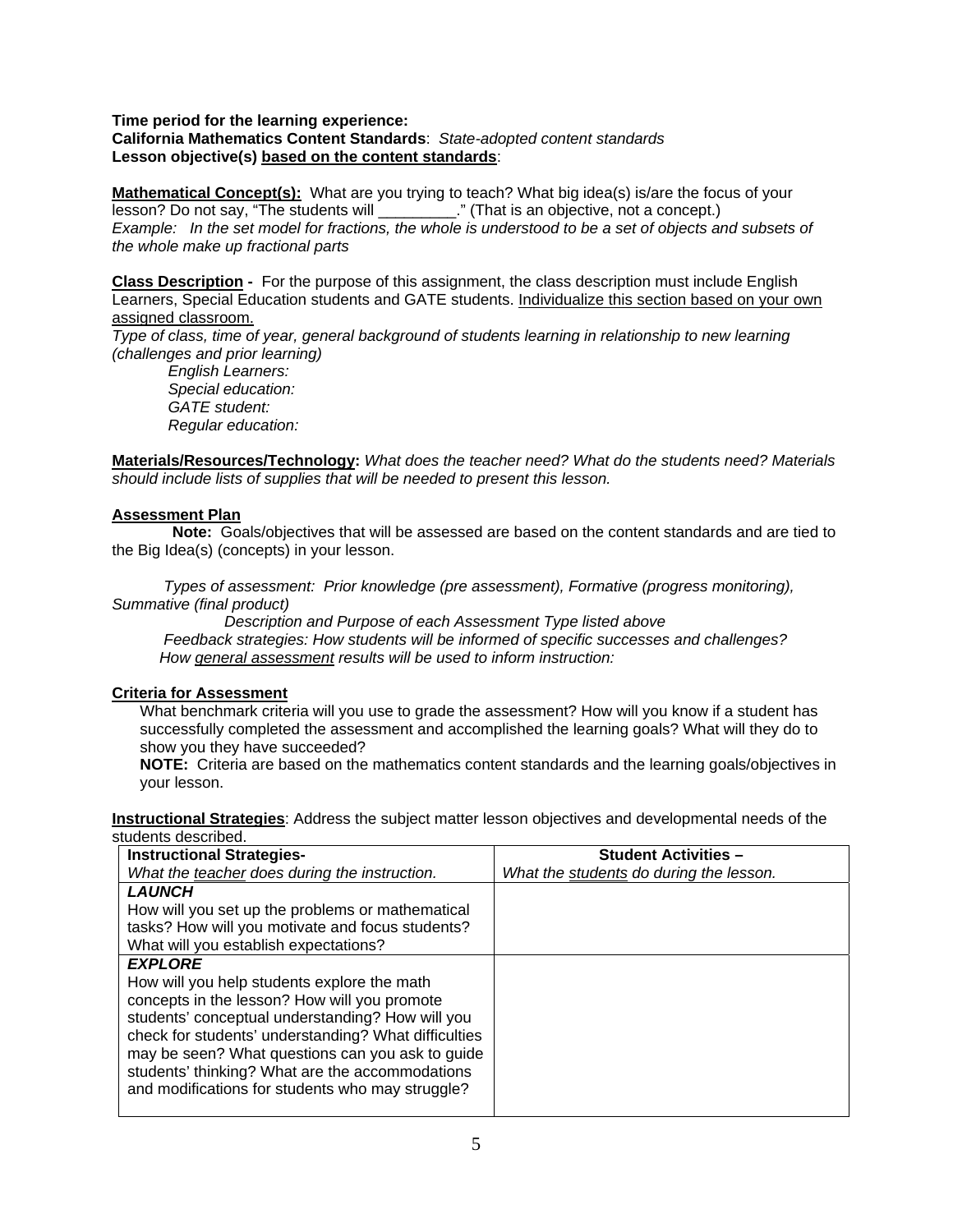| <b>SUMMARIZE/SHARE</b>                                                                                                                                                                                                                                                                                                                                                                 |
|----------------------------------------------------------------------------------------------------------------------------------------------------------------------------------------------------------------------------------------------------------------------------------------------------------------------------------------------------------------------------------------|
| Closure: How will you have students summarize<br>their learning? How will you encourage students to<br>share their learning and provide comments to other<br>students' findings? What questions can you ask to<br>encourage students to draw conclusions? How will<br>you structure opportunities for students to continue<br>developing understanding and skills after the<br>lesson? |

## **Description & Purpose of Differentiated/Adapted Instructional Methods for ONE of the following students:**

- *English Learner*
- *Learner with Special Needs* 
	- *Learning Disability* 
		- *Physical Disability*
- *GATE Student/Advanced Learners/Accelerated Learner*

## **Rationale for Instructional Strategies:**

- 1) Why are the instructional strategies, student activities and resources appropriate for this class, based on content and student development?
- **2)** How do they help the students make progress toward achieving the state adopted academic content standards in this content area?

| LESSON DESIGN ASSIGNMENT GRADING RUBRIC |  |
|-----------------------------------------|--|
|-----------------------------------------|--|

EDMI 543

| <b>Design Component</b>    | Approaching                                        | <b>Meets</b>               | <b>Exceeds</b>             |
|----------------------------|----------------------------------------------------|----------------------------|----------------------------|
| & Criteria                 |                                                    | (includes the criteria for | (includes the criteria for |
|                            |                                                    | Approaching)               | Approaching & Meets)       |
|                            | Part I. Elements of Learning Experience (4 points) |                            |                            |
| Title, Grade Level, &      | Provides a title that is                           | & title addresses the      | & describes where the      |
| <b>Time</b>                | related to the lesson                              | math concepts in the       | title fits within a unit   |
| 0.3 points                 | activity; provides grade                           | lesson; appropriate        | plan.                      |
|                            | level and time allocation                          | grade level and time       |                            |
|                            |                                                    | allocation                 |                            |
| <b>CA Standards and</b>    | CA Standards are                                   | & each learning objective  | & identifies which of the  |
| Lesson-specific            | identified and each is                             | is clearly stated in terms | three facets of            |
| <b>Learning Objectives</b> | addressed in a learning                            | of what students are       | mathematics learning       |
| 1 point                    | objective or a set of                              | expected to know and do    | (procedural proficiency,   |
|                            | objectives                                         |                            | conceptual                 |
|                            |                                                    |                            | understanding, &           |
|                            |                                                    |                            | problem solving) each      |
|                            |                                                    |                            | learning objective is      |
|                            |                                                    |                            | designed to address.       |
| <b>List of materials</b>   | Provides a list of                                 | & the materials are        | & effective materials that |
| 0.5 points                 | materials                                          | appropriate                | help achieve the learning  |
|                            |                                                    |                            | objectives; if uncommon    |
|                            |                                                    |                            | materials are used,        |
|                            |                                                    |                            | describes how to obtain    |
|                            |                                                    |                            | and/or produce them.       |
| <b>Math Concepts</b>       | Provides a description of                          | & the description is       | & the description          |
| $0.5$ pints                | the math concepts in the                           | correct and is distinct    | contains essential math    |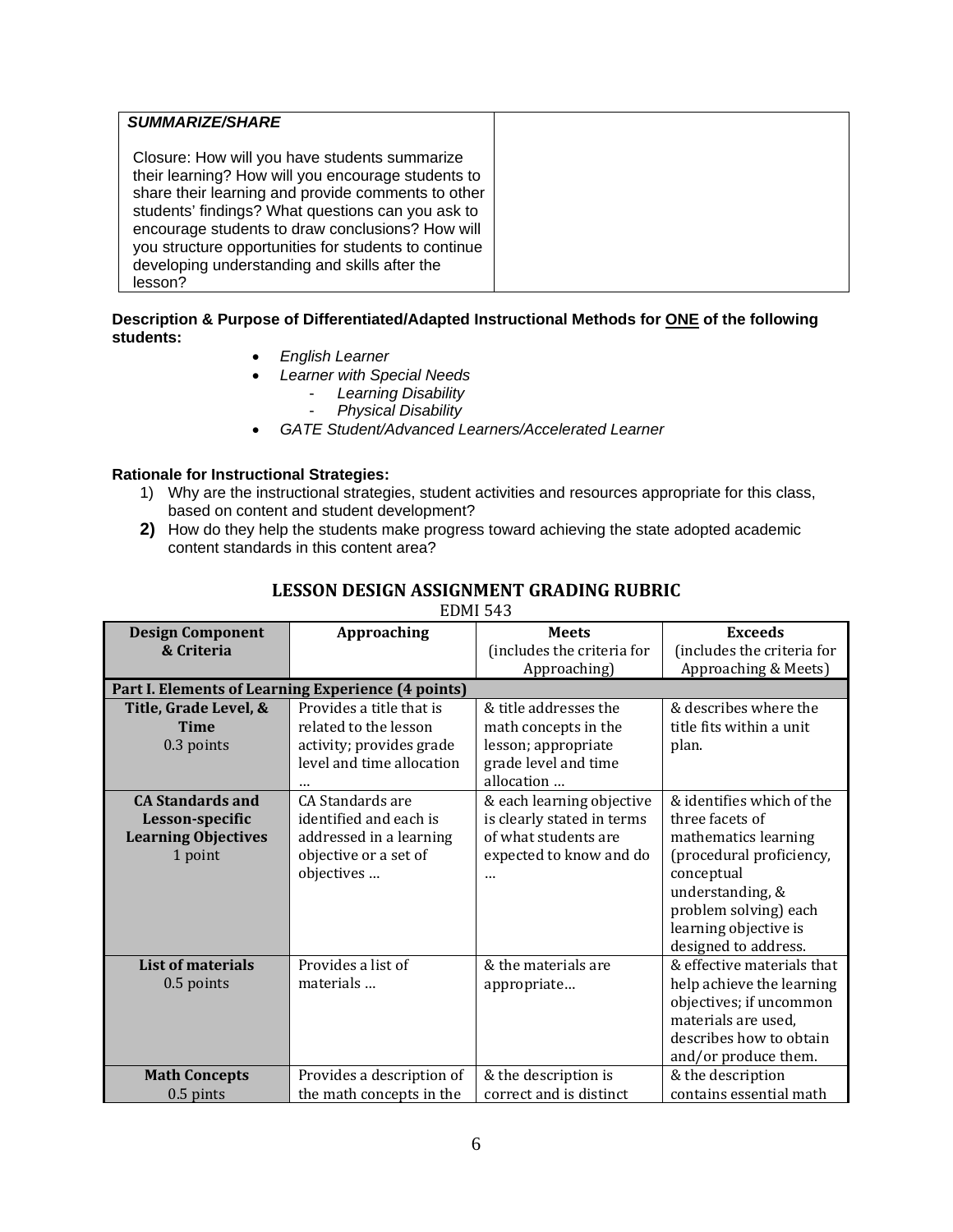|                                                                                                                                                                               | lesson                                                                                                      | from a lesson objective                                                                                                                                                                                                                | concepts ("big ideas").                                                                                                                                                                 |
|-------------------------------------------------------------------------------------------------------------------------------------------------------------------------------|-------------------------------------------------------------------------------------------------------------|----------------------------------------------------------------------------------------------------------------------------------------------------------------------------------------------------------------------------------------|-----------------------------------------------------------------------------------------------------------------------------------------------------------------------------------------|
| <b>Class Description</b><br>1.7 points                                                                                                                                        | Provides the class<br>demographic<br>information; describes<br>students' prior<br>knowledge &<br>experience | & includes<br>developmental needs of<br>the students                                                                                                                                                                                   | & includes ALL groups of<br>students who present a<br>different instructional<br>challenge (ELL, Special<br>Ed, GATE, etc.) and their<br>particular learning<br>needs.                  |
| Part II. Assessment Plan (5 points)                                                                                                                                           |                                                                                                             |                                                                                                                                                                                                                                        |                                                                                                                                                                                         |
| <b>Assessment Strategies</b><br>3 points                                                                                                                                      | Provides assessment<br>strategies for each<br>objective                                                     | & articulates if each<br>strategy is formative or<br>summative (or other<br>type) assessment; clearly<br>describes what will be<br>assessed and how you<br>will conduct each of the<br>assessment tasks                                | & provides multiple<br>opportunities for the<br>instructor to check for<br>understanding.                                                                                               |
| <b>Criteria &amp; Rubrics</b><br>2 points                                                                                                                                     | Provides rubrics for<br>assessing student<br>learning                                                       | & clearly communicates<br>to students about the<br>expectations                                                                                                                                                                        | & justifies the use of<br>holistic or analytical (or<br>mixed) approach to<br>rubric design.                                                                                            |
| Part III. Instructional Strategies (15 points)                                                                                                                                |                                                                                                             |                                                                                                                                                                                                                                        |                                                                                                                                                                                         |
| <b>The Launch Phase</b><br>5 points                                                                                                                                           | Provides an introduction<br>to the lesson                                                                   | & effective introduction<br>that motivates students,<br>challenging/interesting<br>problem(s) that orient<br>student thinking                                                                                                          | & establishes<br>expectations and<br>provides script for<br>teacher and times for<br>each activity.                                                                                     |
| The Explore Phase<br>5 points                                                                                                                                                 | Describes how you will<br>help students explore the<br>math concepts in the<br>lesson                       | & details the steps that<br>build students'<br>conceptual<br>understanding<br>(cognitively demanding<br>tasks instead of merely<br>rule-oriented drill);<br>provides hints/assists<br>and questions you might<br>give as students work | & provides script for<br>teacher and times for<br>each activity; predicts<br>what might happen,<br>provides<br>accommodations and<br>modifications for<br>students who may<br>struggle. |
| <b>The Summarize Phase</b><br>5 points                                                                                                                                        | Describes how you will<br>wrap up the lesson                                                                | & clearly describes how<br>you will format the<br>discussion of the<br>learning task, what<br>questions will you ask to<br>encourage students to<br>draw conclusions and to<br>extend their thinking,<br>etc.                          | & provides strategies for<br>increase students'<br>reflection and meta-<br>cognition.                                                                                                   |
| Part IV. Differentiation Strategies (5 points) -- Choose ONE group of students who present a different<br>instructional challenge such as ELL, GATE, Special education, etc.) |                                                                                                             |                                                                                                                                                                                                                                        |                                                                                                                                                                                         |
| <b>Differentiation</b><br>5 points                                                                                                                                            | Describes the<br>differentiation strategy<br>for the chosen group of<br>students                            | & articulates how the<br>strategy addresses the<br>students identity and<br>developmental needs                                                                                                                                        | & provides how the<br>strategy will be assessed<br>for effectiveness and<br>altered if needed.                                                                                          |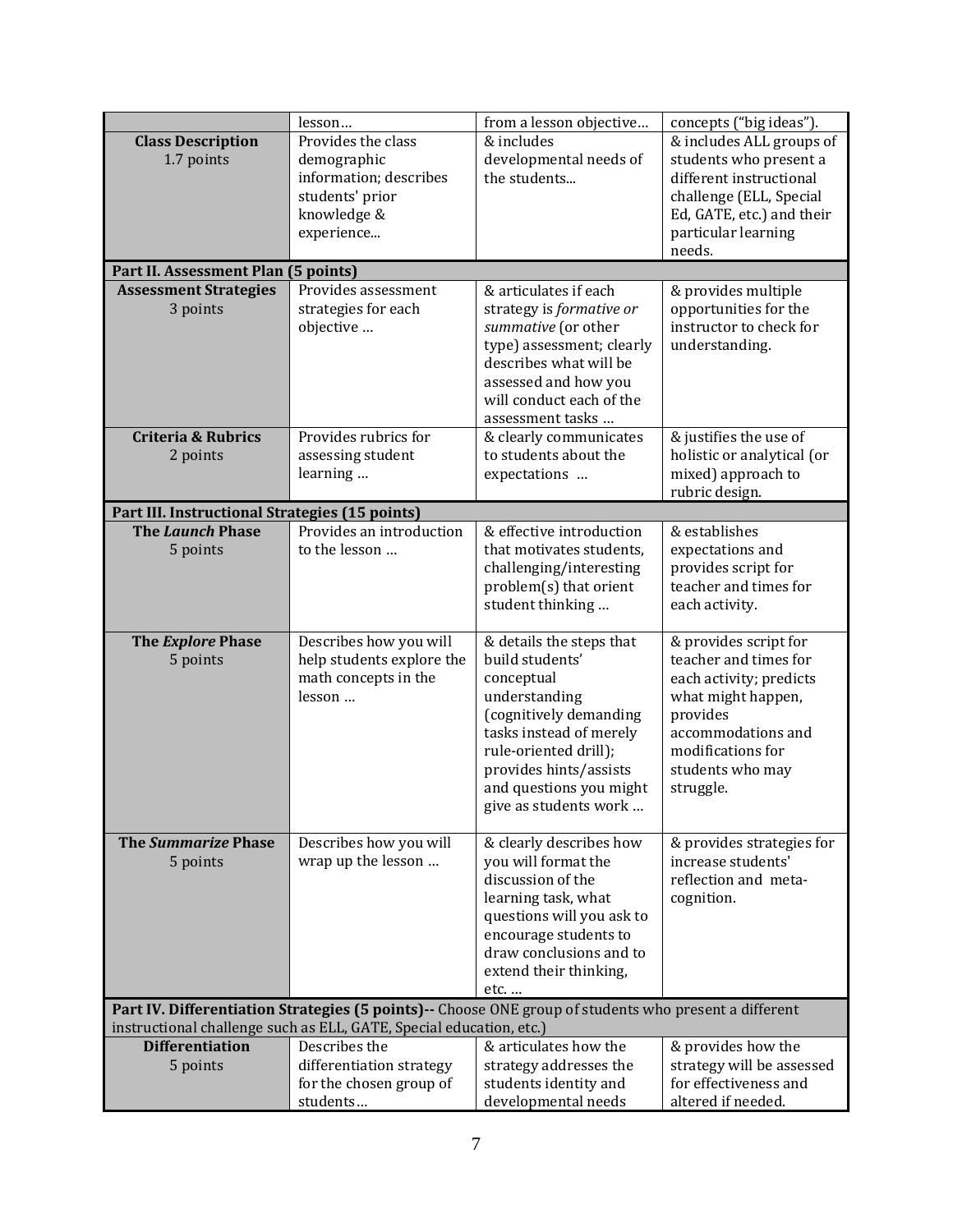|                               |                                                                                                                        | (readiness, interest or<br>learning profile)                                                                                                                   |                                                                                                |  |
|-------------------------------|------------------------------------------------------------------------------------------------------------------------|----------------------------------------------------------------------------------------------------------------------------------------------------------------|------------------------------------------------------------------------------------------------|--|
|                               | Part V. Rationale & Reflection (6 points)                                                                              |                                                                                                                                                                |                                                                                                |  |
| <b>Rationale</b><br>3 points  | Describes the rationale<br>for teaching this lesson<br>(big ideas, enduring<br>understandings, essential<br>questions) | & addresses how the<br>instructional strategies<br>and the student activities<br>are suited to meet the<br>standard $(s)$ and<br>objective(s) of the<br>lesson | & explains how the<br>assessment is a valid and<br>reliable way to assess<br>student learning. |  |
| <b>Reflection</b><br>3 points | Reflects on what works<br>and what does not<br>work                                                                    | & includes an in-depth<br>analysis of students'<br>learning outcomes                                                                                           | & provides specific and<br>effective strategies for<br>improving the lesson.                   |  |

Total: 35 points.

## **CSUSM Furloughs**

Due to the devastating effects of current budget crisis in California, I have been furloughed nine days each semester of this academic year, representing a 9.23% reduction in both workload and compensation. A furlough is an unpaid day off on a faculty member's regularly-scheduled workday. In order to satisfy legal and ethical requirements of the California Labor Code, I am required to submit formal certification that I will not work on my furlough days. I am prohibited from teaching, conducting scholarly research, consulting with students, responding to email or voicemail, providing assignment feedback, or participating in any CSU work-related activities on my furlough days. Furlough dates vary by professor; my Fall Semester furlough dates are 9/3, 9/8, 10/8, 10/15, 11/20, 11/23, 11/24, 11/25, and 12/1. Furlough plans may be altered after the beginning of the semester as a result of administrative actions or other emergencies, thus subsequent revisions to this syllabus may occur.

The CSU faculty agreed to take furlough days in order to preserve jobs for as many CSU employees as possible, and to serve as many students as possible, in the current budget crisis. The agreement that governs faculty furloughs acknowledges that "cuts of this magnitude will naturally have consequences for the quality of education that we can provide." Within the furlough context, I will make every effort to support your educational experience at CSUSM. Visit CSUSM Budget Central [http://www.csusm.edu/budgetcentral/] to learn about the state budget crisis and how it impacts your educational opportunities. To avoid the continued loss of higher education availability in California, exercise your right to voice an opinion. Contact information for state legislators and the governor are provided at Budget Central.

#### **Tentative Schedule**

Please note that modifications may occur at the discretion of the instructor.

| <b>Date</b> | <b>Session/Topics</b>                                                     | <b>Reading &amp; Assignments</b> |
|-------------|---------------------------------------------------------------------------|----------------------------------|
| 9/4         | 1. Building a math learning community                                     |                                  |
| AM &        | Course introduction                                                       |                                  |
| <b>PM</b>   | 2. Levels of cognitive demand of math tasks                               |                                  |
|             | What does "understanding" mean in math? What does a "balanced"            |                                  |
|             | curriculum look like? How can we challenge students using appropriate     |                                  |
|             | math tasks? How do we differentiate instruction?                          |                                  |
| 9/11        | 3. Lesson Design                                                          | Van de Walle et al. ch 3, 4      |
| AM          | How do we make decisions about what to teach and how we teach it?         | <b>Reflection 1 due</b>          |
|             | How do we sequence the learning activities so that students can learn     |                                  |
|             | the intended themes?                                                      |                                  |
| 9/17        | 4. Math Assessment                                                        | Van de Walle et al. ch 5, 6      |
| AM          | How do we know whether or not students achieve learning objectives?       |                                  |
|             | What are the purposes of different types of assessment strategies? How    |                                  |
|             | do we respond when students do not learn?                                 |                                  |
| 9/18        | 5. Using models for math teaching & learning                              | Van de Walle et al. ch 15, 16    |
| РM          | How do we provide opportunities for hands-on explorations of math?        | Fractions interview due*         |
|             | How can manipulatives help or fail to help children construct math ideas? |                                  |